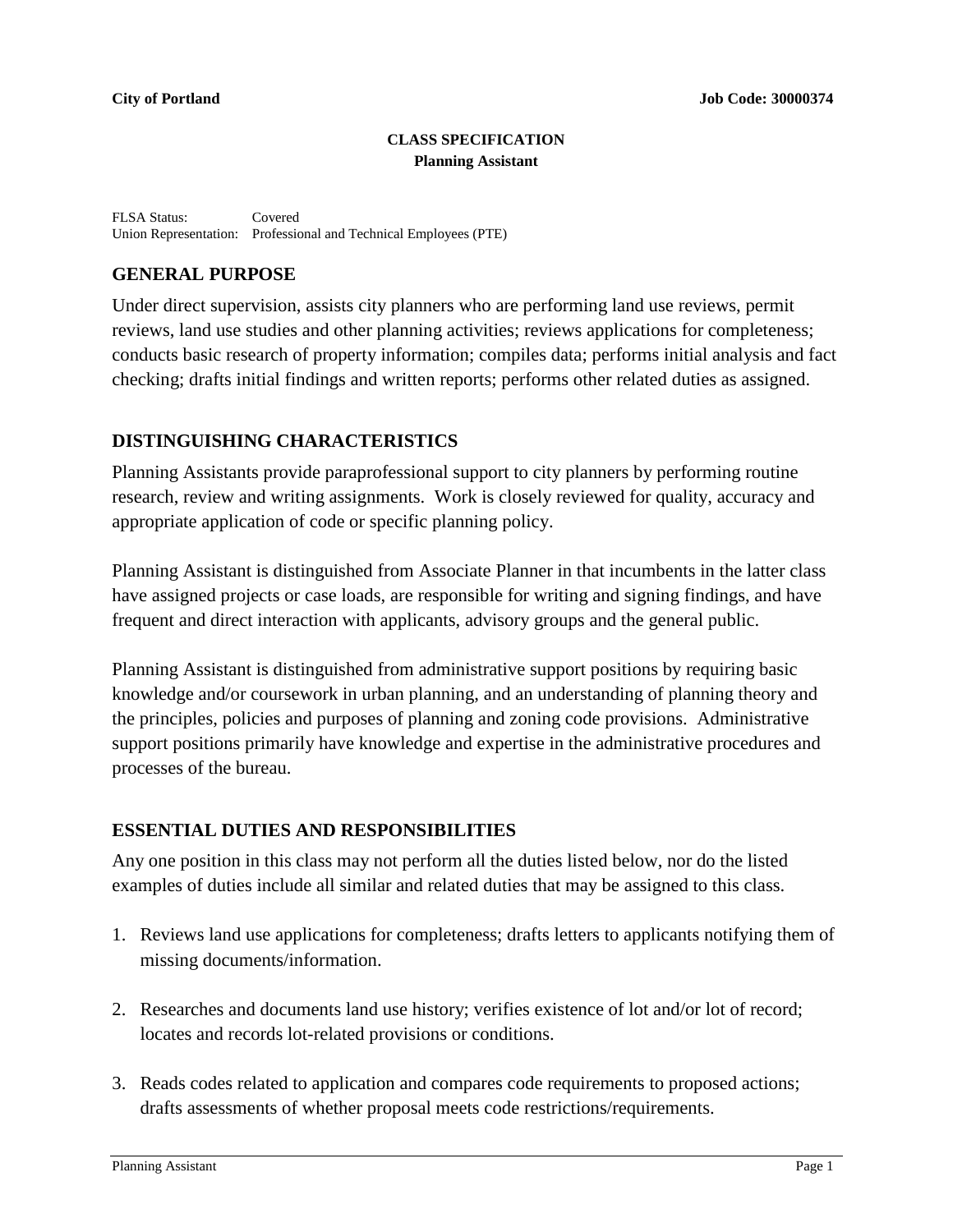- 4. Drafts a variety of written communications for planner signature, including letters to applicants/public specifying and explaining zoning information, land use history and other relevant or requested information for a given property or study area.
- 5. Assists planners in completing reports by inserting relevant facts and details into a standard template, drafting compliance findings for various code requirements, or drafting portion of land use reports.
- 6. Assists planners with preparation of materials for public hearings or other public meetings; customizes Power Point presentations; rearranges order of pictures and slides; inserts relevant facts for particular case or project being presented.
- 7. Conducts research to identify numbers and types of permits or land use reviews, as assigned by supervisor.
- 8. Attends meetings and participates in training opportunities.

## **OTHER DUTIES**

# **MINIMUM QUALIFICATIONS**

### **Knowledge of:**

- 1. Basic knowledge of urban planning theory and principles, and related fields such as urban design, landscape architecture or environmental science principles and practices.
- 2. Statistical analysis techniques and formulae relevant to the planning process.
- 3. Terminology, symbols, methods, techniques and instruments used in planning.
- 4. Computer operation and standard and specialized software applicable to the work.
- 5. Office practices and procedures.

## **Ability to:**

- 1. Understand and apply City zoning and land use regulations.
- 2. Identify key planning issues associated with a project or study.
- 3. Review forms or spreadsheets and identify missing information or documentation.
- 4. Identify and compile pertinent information from electronic and paper files.